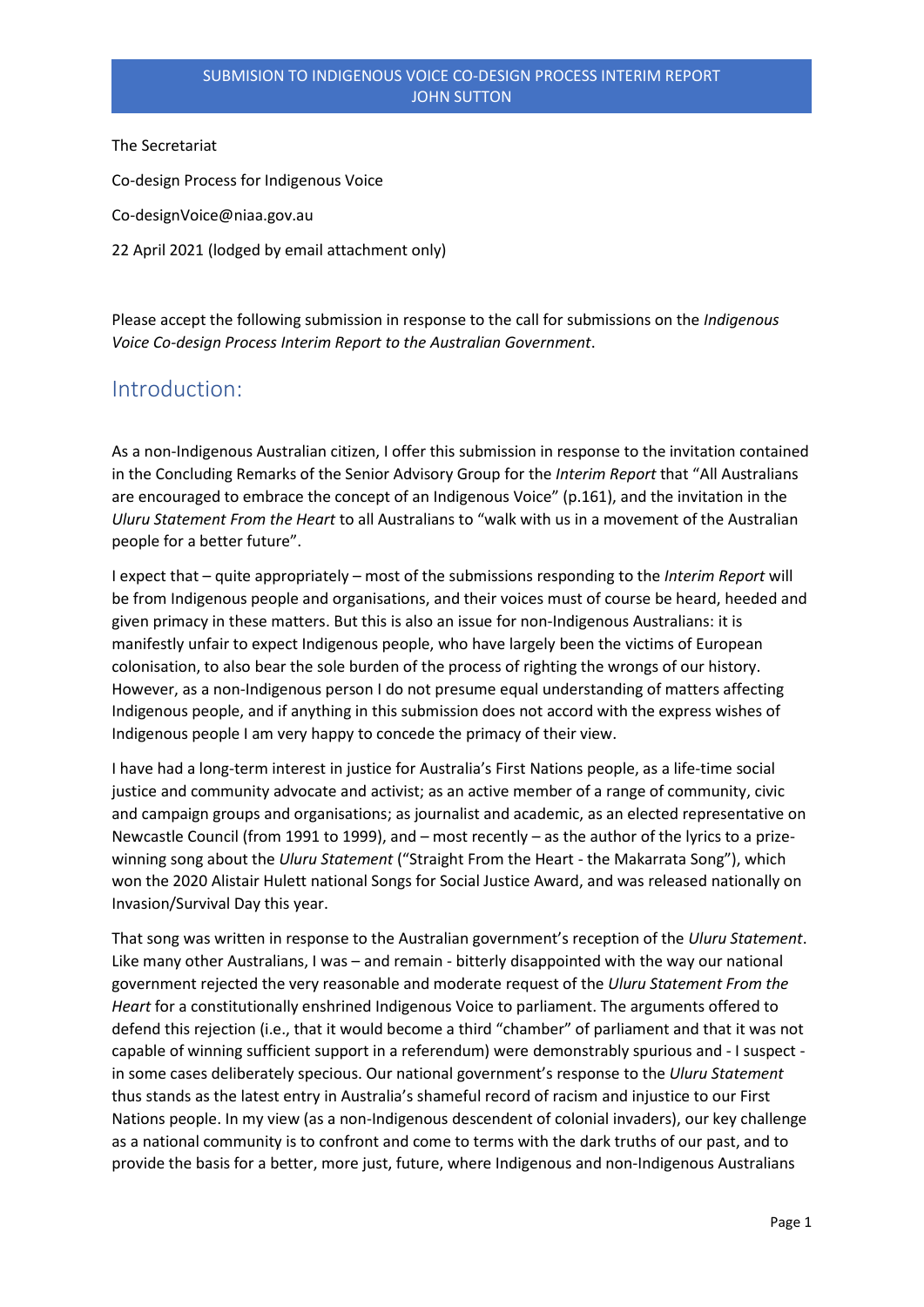can genuinely walk together. When that moment arrives, Australia will have achieved full nationhood.

### Government Reception of the Uluru Statement:

In the light of the national government's response to the invitation in the *Uluru Statement*, and its continued failure to adequately respond to issues such as Aboriginal deaths in custody and the many challenges (and acknowledged failures) of the Closing the Gap project, I hold little hope that the current Indigenous Voice Co-design Process will culminate in a significant and meaningful response by the present Australian government, notwithstanding the obvious competence, credentials, credibility and good-intentions of those involved in the process. I sincerely hope I am wrong in this, and that the *Interim Report*'s claim that it "is a milestone in the Australian Government's commitment to co-design an Indigenous Voice in partnership with Aboriginal and Torres Strait Islander peoples" proves to be more than the vapid rhetoric of previous so-called "commitments". It is in that hope that I make this submission.

## The Co-design Process:

It must also be said that the process adopted by the government to fill the various positions and bodies involved in the co-design process itself - which was accomplished by ministerial appointment with little or no apparent consultation with the broader Indigenous community - appears starkly at odds with the very principle of co-design, and with the stated objective of empowering Indigenous people to play a key role in decisions affecting them. Without meaning to reflect in any way on any of the calibre of the individuals who came to be appointed in this way (for whom I have great respect), such a process is hardly a promising start. It falls well short of the fundamental requirement for legitimacy that the *Interim Report* itself recommends for the national Voice (p.33). The appointment of members to a genuinely representative national Indigenous Voice to speak on behalf of Australia's Indigenous communities will require a much more participatory and inclusive process than was reflected in the selection of those involved in the co-design process.

I note – and strongly endorse - the public criticism of the co-design process along similar lines by Ms Pat Turner, who was obviously expressing a view shared by many Indigenous Australians. I know many non-Indigenous Australians who also strongly agree with her comments.

# Terms of Reference:

Before commenting on some specific components of the *Interim Report*, I note that the Terms of Reference for the co-design process did not include consideration of the key request of the *Uluru Statement* for a constitutionally enshrined Indigenous Voice to parliament. This is the elephant-inthe-room omission from the options considered and recommended by the *Interim Report*. **Please note that I strongly favour the option of a constitutionally enshrined Indigenous Voice**, and regard all the alternatives considered within the report as inferior to it. That is not to say that they are without merit. Adopting the recommendations of the *Interim Report* will almost certainly be an improvement on the *status quo*, and most of them would be entirely compatible with a constitutionally enshrined Voice. But until that step is taken, they will fall far short of what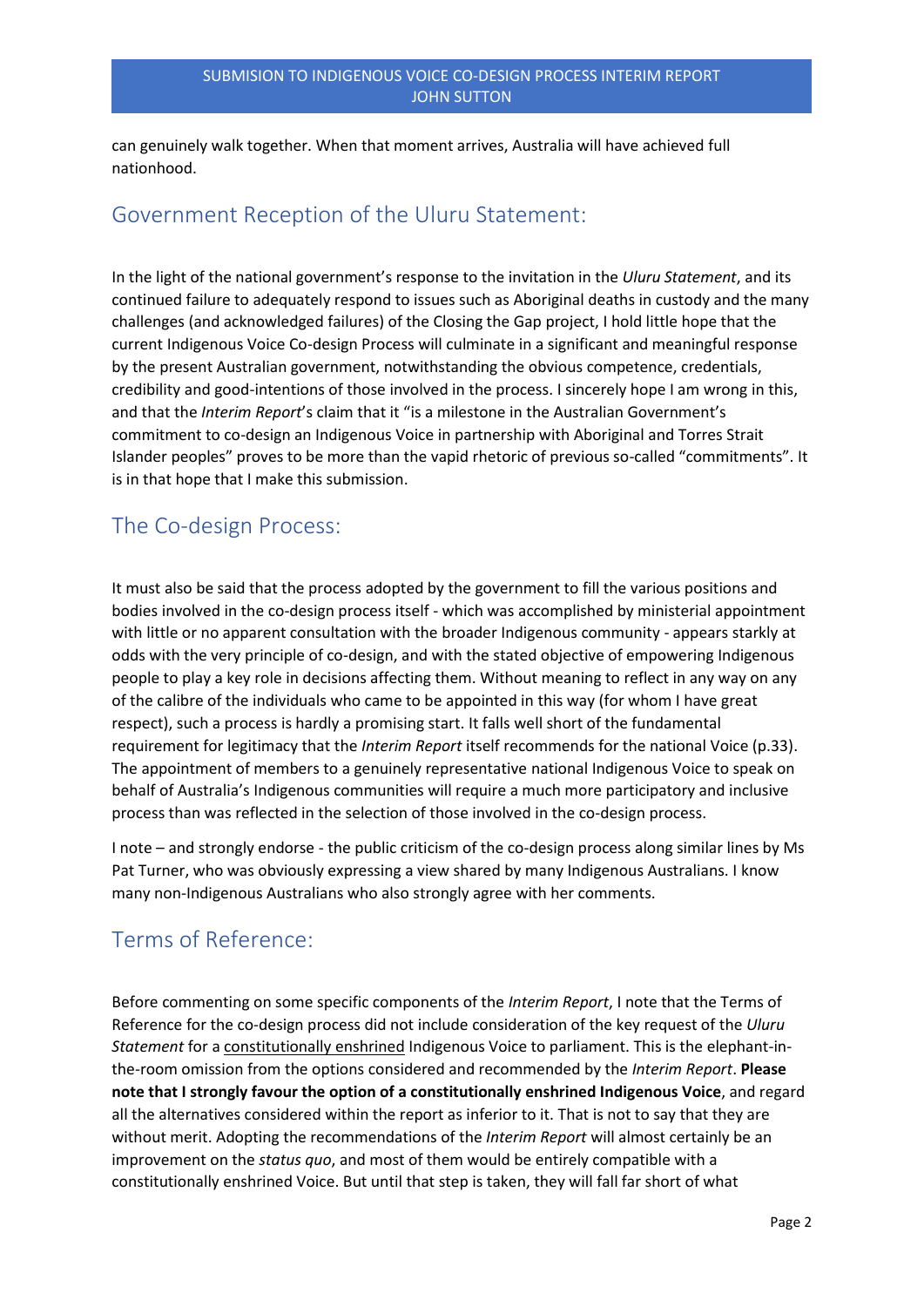Indigenous Australians have already said they want, and what surveys indicate that the Australian people would be prepared to support in a referendum. The extent to which they do fall short of this will be one measure of the distance we have still to travel as a nation in pursuit of justice for First Nations people. Any model adopted for a national Indigenous Voice as a consequence of the Codesign process that does not include constitutional enshrinement will lack the structural legitimacy, certainty, and stability that would be provided by a constitutional requirement for a national Indigenous Voice to advise parliament and government. Options adopted from the *Interim Report* may be useful as waystations on the road toward proper structural justice for Indigenous Australians, but they should not - and must not - be the ultimate destination of that journey.

# Government Commitment to Referendum:

My understanding is that the federal government has indicated that it is prepared to put a question on Indigenous constitutional recognition to a referendum if a consensus on it emerges. It appears to me that the major impediment to such a consensus at the moment is the federal government itself. The Indigenous community has repeatedly rejected mere symbolic constitutional recognition, and has called for a constitutionally enshrined Indigenous Voice to parliament. This has attracted broad support in the general Australian community. If a model for an Indigenous Voice is agreed, the government should fulfill its commitment by putting a proposal for a constitutionally enshrined Indigenous Voice to parliament to a referendum, as proposed by the *Uluru Statement*. In such a case, it would be logical for the proposition to be put at the next federal election, and (presuming it is carried) for the enabling legislation to be passed in the ensuing term of government.

With all the above important caveats, I do recognise and appreciate the hard and valuable work undertaken by those involved in the co-design process, and the thoughtful consideration they have given to the range of matters within its remit.

## National Voice Design:

I endorse all the points outlined for the proposed scope of the National Voice (p.32 and p.44), noting that they could (and should) apply equally to a constitutionally enshrined Voice, as could (and should) the considerations related to its membership and method of appointment outlined in other parts of Chapter 2 of the *Interim Report*.

### Membership:

In terms of the membership of the national Voice, I strongly support the report's recommendation for structured gender balance.

I would urge reconsideration of the membership number toward the upper end of the range considered in the report.

My view, informed by extensive personal and professional experience with a range of community, institutional and civic organisations over many years, is that the democratic and representative dividend derived from a larger group generally outweighs the much over-stated and over-rated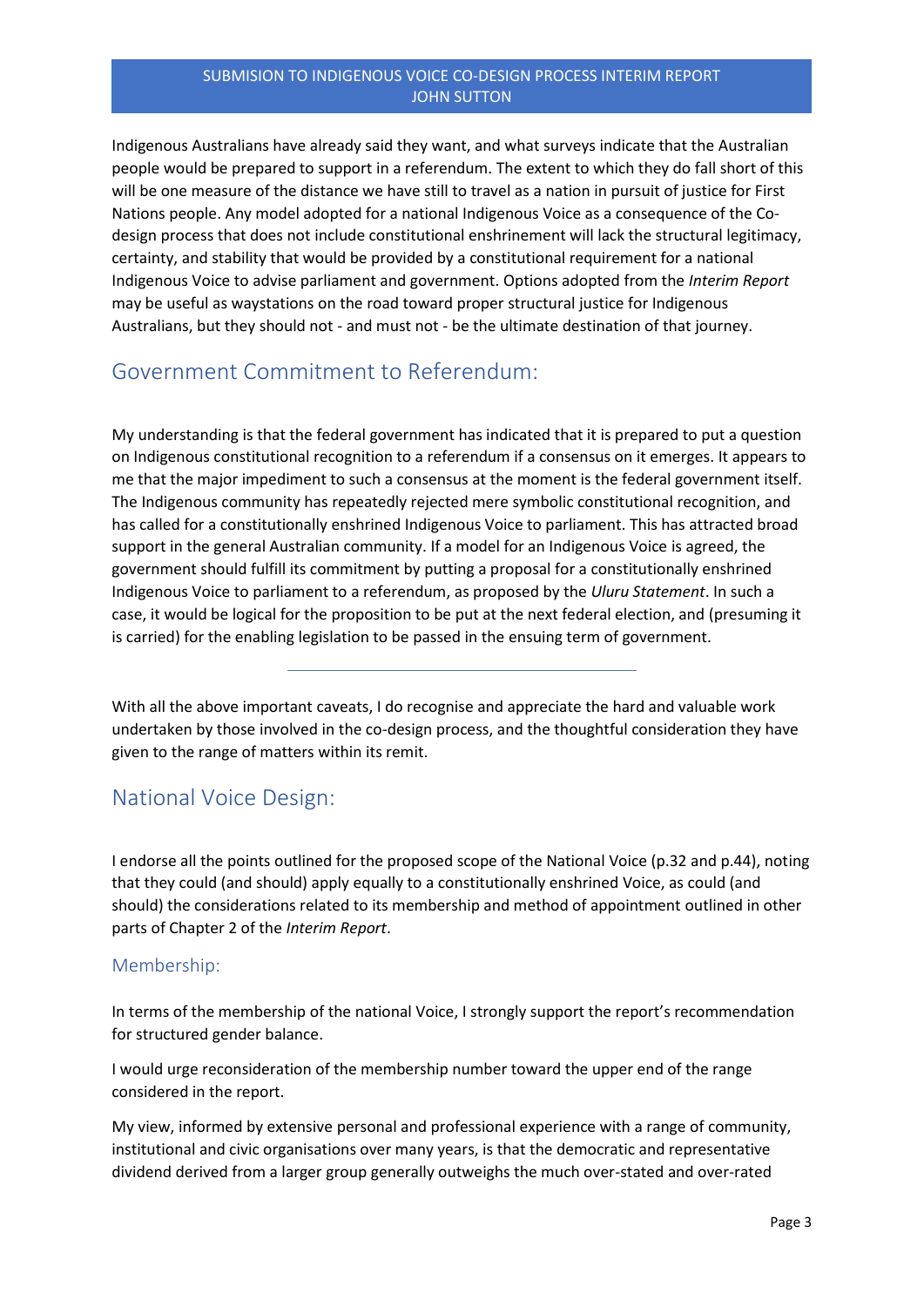### SUBMISION TO INDIGENOUS VOICE CO-DESIGN PROCESS INTERIM REPORT JOHN SUTTON

practical advantages argued for smaller groups (i.e., that they are "more efficient" or "more workable" - I note that the report drifts into this assumption in arguing for a smaller number). The national Voice will inevitably struggle with how to represent the wide diversity of Indigenous communities across Australia, and the smaller its membership, the greater this struggle for representative legitimacy and effectiveness will be. Logistical, budgetary, and other such operational factors have an obvious place in considering the appropriate number of members, but such considerations should not unduly undermine the much more important need for legitimacy, inclusiveness and representativeness. If the Voice is to function and be recognised as a preeminent representative body for Australia's Indigenous people it should be designed to accommodate the largest number of representatives that is practically viable. I don't presume to know exactly what that number is, but I have little doubt that it's greater than 18, or even 20, the report's currently recommended maximum membership of the Voice.

The arguments for the two models of how to select members of the Voice are well made in the report, and in my view would both be workable. They are both clearly preferable to any ministerial appointment model, and I strongly support the report's rejection of such a model, and the recommended limitations on any ministerial appointments. It seems to me that Core Model 1 (selection by Local and Regional Voices and/or State and Territory Assemblies) is harder to justify democratically, and does present a greater risk than the direct election model (Core Model 2) of establishing and perpetuating an actual or perceived "national Indigenous leadership elite", with less capacity for new leaders to emerge than with the direct election model, particularly if it is combined with longer (4-year) terms. Expanding the number of members of the Voice might allow for a hybrid model incorporating elements of both the Core 1 and Core 2 models.

### Limited Tenure:

The report does not indicate that any limited tenure provisions for Voice members were considered by the National Co-design Group, and I would urge some consideration of these, perhaps limiting any individual to serving a maximum of either two consecutive 4-year terms, or three consecutive 3 year terms, depending on which term model is accepted. This would assist in ensuring a healthy turnover and refreshment of leadership talent on the Voice, and mitigate against any tendency (or public perception of a tendency) toward elitism, sinecurism and empire building.

## Local and Regional Voices:

The arguments in the report supporting the principles-driven, locally adaptive approach outlined for Local and Regional Indigenous Voice bodies are persuasive, and the recommendations provide the required flexibility to establish bodies tailored to the local circumstances of Indigenous communities. I note that the report envisages a model in which local issues relevant to Indigenous people will be dealt with via regionally based Indigenous Voice structures. Where this involves local governments, it is important to note that local government boundaries in Australia rarely align closely with regional boundaries, and the regional bodies formed to represent local governments at a regional level are usually focussed more on advocating the (usually economic) interests of their regions to